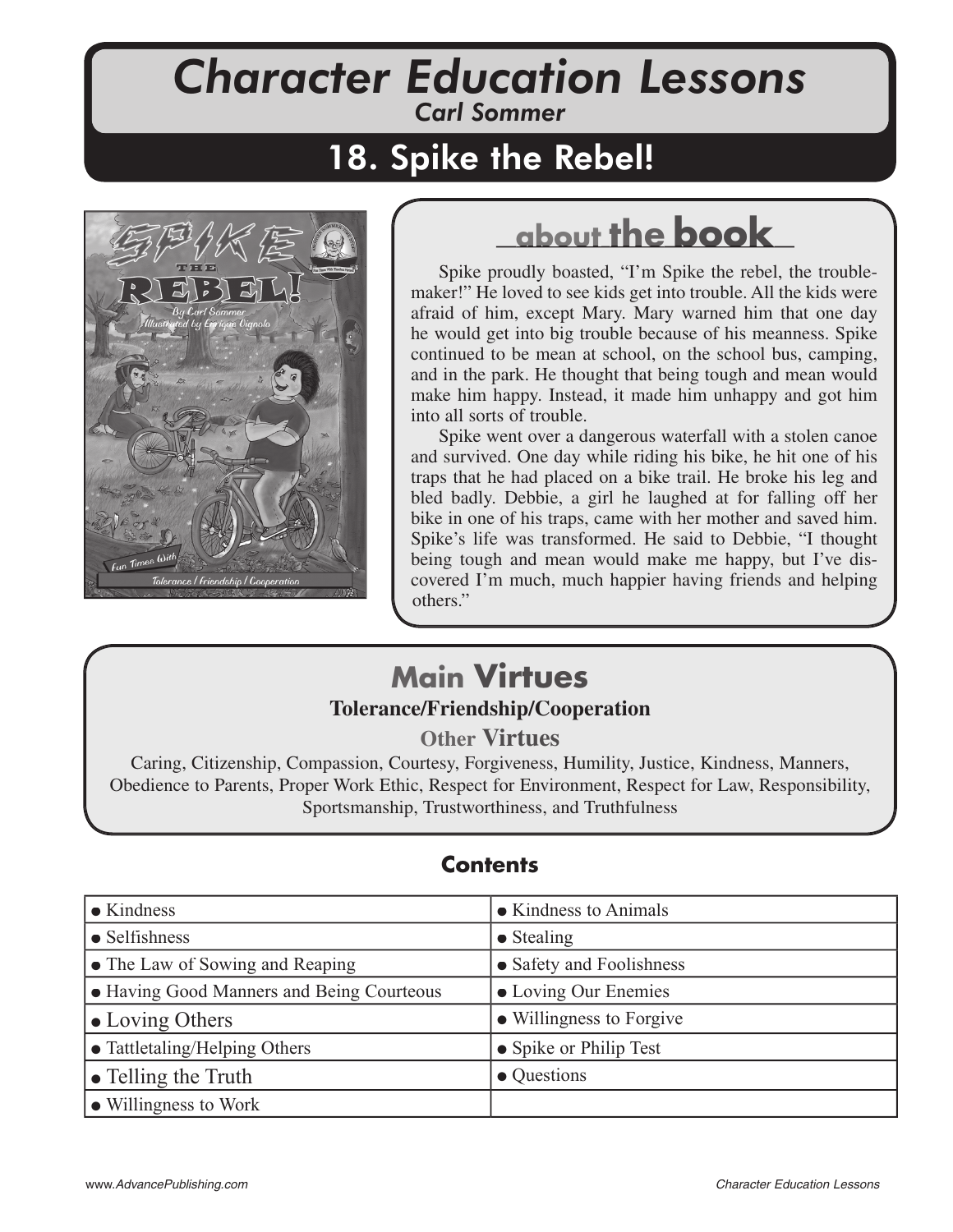#### **Kindness**

 When Debbie moved into the neighborhood, she politely introduced herself to the boy next door. "My name is Debbie. What's yours?"

 Spike, whose real name was Philip, stuck out his chest and growled, "I'm Spike the rebel, the troublemaker!"

"Okay," whispered Debbie as she rode away on her bike.

Here's the root of Spike's problem; he's a troublemaker.

#### **Selfi shness**

 Spike was mean. All the kids were afraid of him, except Mary. She had an older brother who would protect her. After Spike had chased a group of kids, he said to Mary, "I love to get kids into trouble."

Mary pointed her finger in Spike's face and said, "You're mean!"

"The only one I care about is myself!" Spike snapped back.

Selfish people care only for themselves.

## **The Law of Sowing and Reaping**

"You'd better watch out," warned Mary. "One day you'll get into big trouble acting like that."

Spike rode away laughing, "Not me! I can always take care of myself."

 There is a law of sowing and reaping. If you do bad things, bad things will come back to you. If you do good, good things will come back to you.

# **Having Good Manners and Being Courteous**

 Spike's parents loved him. But whenever they tried to teach him how to behave, he got mad. Spike always wanted to do things *his* way.

 He never made his bed, he would not put his toys and clothes away, and he refused to do any work around the house. His parents constantly had to correct him for his bad manners:

Don't reach across the table for food.

Say "Please" if you want something.

Eat with your fork, not with your fingers.

Cover your mouth when you cough.

Say "Thank you" when you receive a gift.

But Spike refused to listen.

## **Loving Others**

 The only one Spike cared about was himself. When he rode the school bus, he loved to tease the girls in front of him. He poked them and pulled their hair. When younger kids passed by him, he often stuck out his foot to trip them. When they fell, he laughed saying, "Don't be so clumsy! Don't you know how to walk?"

Often the bus driver had to report him for his bad behavior.

 Spike was a bully. He didn't love others, he cared only for himself. If he had fun, he didn't care about anyone else.

# **Tattletaling/Helping Others**

 Spike was a tattletaler. It was not that he wanted to help his teacher or class; he wanted to see other kids get into trouble.

 When classmates did something wrong, Spike would shoot up his hand and yell, "Teacher!" Then Spike would gleefully tell the teacher what had happened.

 What is a tattletaler? Tattletalers are interested in getting others into trouble; they are not interested in helping others. Tattletalers hide behind the excuse that they are helping others.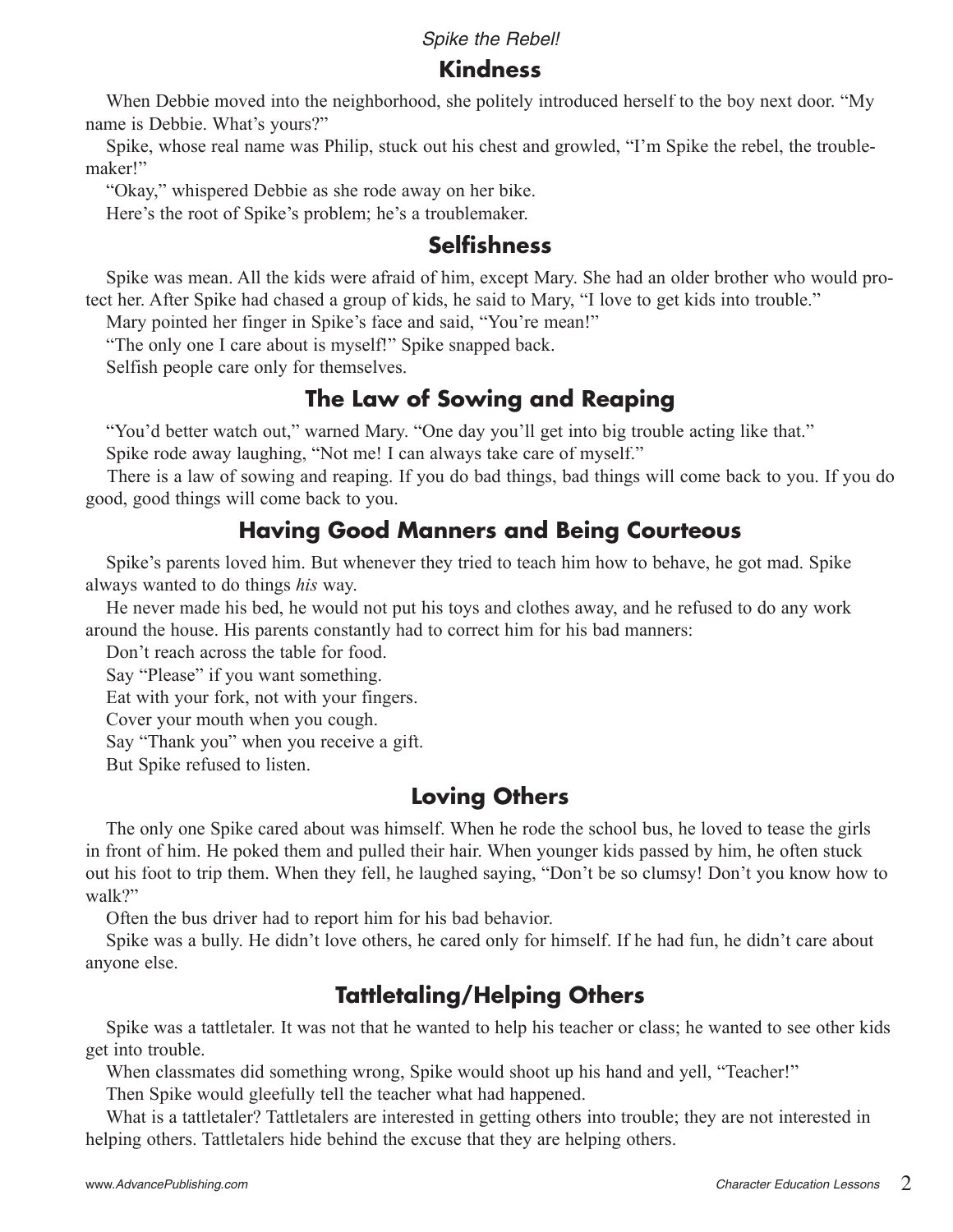If someone is doing something dangerous, then that person should be reported. That is helping others. But to tell on someone just to get them into trouble, that is a tattletaler.

#### **Telling the Truth**

 One day during playtime Spike stuck out his foot as a boy ran past him. The boy fell and hit his chin on the curb. Spike laughed and said, "Don't you know how to run?"

 When Mary saw what Spike had done, she looked him in the eye and asked, "Why are you so mean? I saw you trip him!"

"I didn't trip him," snapped Spike. "He doesn't know how to run."

 "Yes, you did!" insisted Mary. "I warn you, Spike. One day all the mean things you're doing will come back to haunt you."

Spike was also a liar. Once you become known as a liar, no one can trust you.

#### **Willingness to Work**

 Summertime came and Spike's family packed their van to go camping. When it was time to unload the van and put up the tent, Spike disappeared into the woods. Spike hated to do any kind of work.

 After making sure the van was unloaded and the tent was up, Spike appeared with a few twigs for the fire.

"Where have you been?" asked Dad.

"I've been searching for firewood," he explained.

 "Spike," said Dad, "there's firewood everywhere. You didn't have to spend that much time searching." "Yes, I did," insisted Spike. "It was hard finding wood where I looked."

A person never learning how to work will never become successful.

#### **Kindness to Animals**

 Billy took an empty can and placed it on a rock. "Let's see who can hit the can the most," said Billy. Billy handed the BB gun to Spike so he could go first. They shot the BB gun a few times. Then Spike saw a bird in the tree. He quickly turned around and shot at the bird. But he missed.

"Don't shoot at birds!" yelled Billy.

"What are you complaining about?" said Spike. "I didn't hit the bird."

We should be kind to animals. The wicked treat animals crudely.

#### **Stealing**

 The next day Spike took a walk through the woods. When he saw a canoe, he looked to see if anyone was around. "Good!" he exclaimed. "I'm taking this canoe for a ride."

Spike pushed the canoe into the water and began paddling down the river.

Spike stole the canoe.

### **Safety and Foolishness**

 As he paddled down the river, he saw a cable with a sign hanging across the river warning him not to go farther.

 "The river can't be that bad," thought Spike. "I'm strong. I certainly can paddle this little canoe back. I'll just go a little farther."

 Spike lifted the cable and coasted down the river. Then he saw another sign, "STOP! Dangerous Waterfall!"

"I can handle this," he boasted.

 Spike was foolish for not obeying the warning. We should take care of our bodies and not do foolish things that hurt us.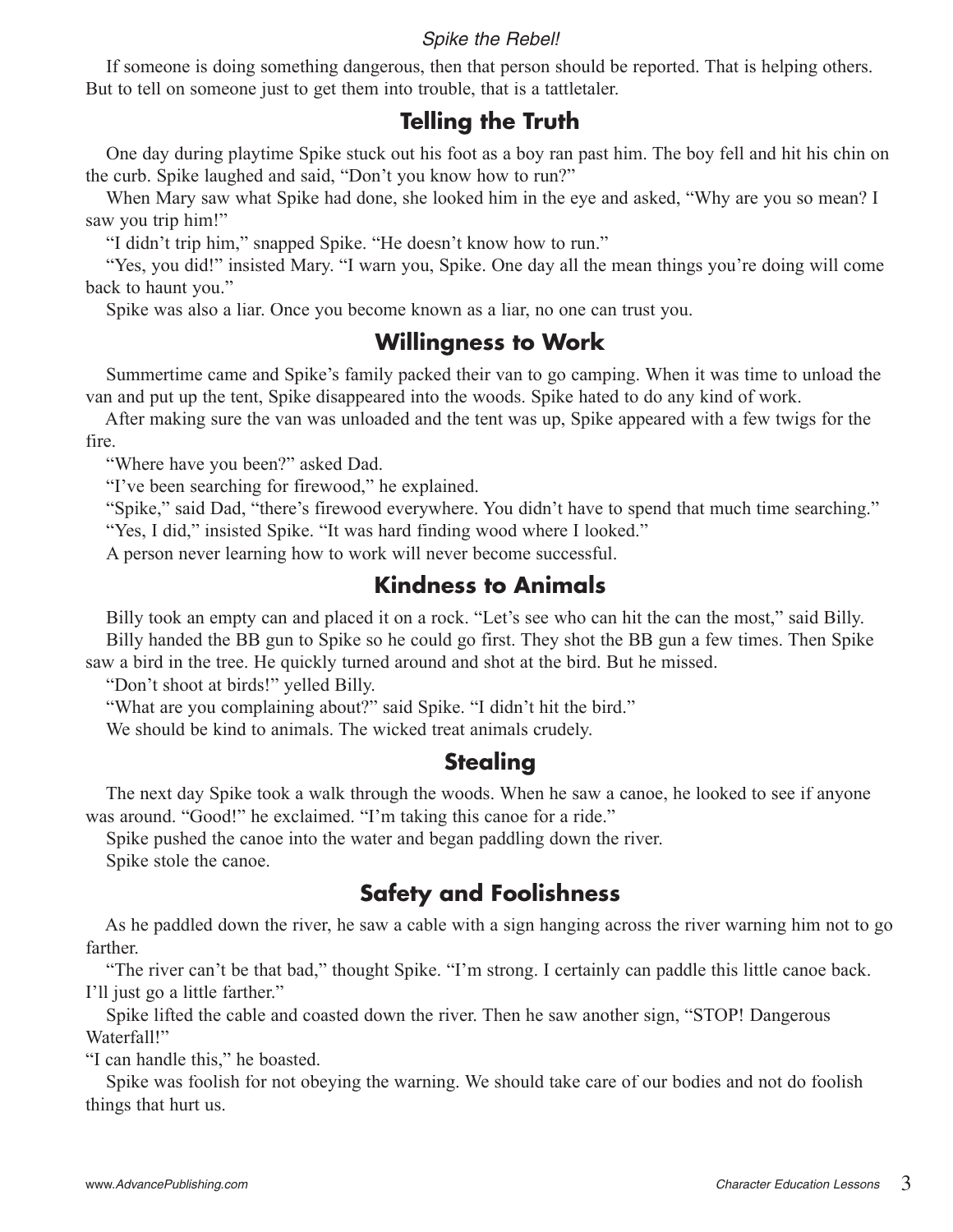#### **Loving Our Enemies**

 Debbie and Mary happened to be riding home on their bikes when they heard a faint sound coming from the woods. "Stop!" said Mary. "I think I hear someone."

They stood and listened. "It's someone yelling for help," said Debbie.

Mary frowned and sighed, "I know who that is. That's Spike. I can always tell his mean voice."

"We've got to help him," insisted Debbie.

 Mary sneered and said, "I wouldn't help that guy. He's a cruel big bully! Besides, you know how he laughed at you when you fell and got hurt."

 "I know he's a cruel big bully," argued Debbie. "But we've got to help him. He sounds like he's really hurt and in deep trouble."

Debbie was mistreated by Spike, but she was still willing to show kindness to him.

### **Willingness to Forgive**

Spike cried out and begged, "Please, Debbie, come and help me!"

When Debbie saw Spike, she ran to him and said, "My mother is coming to help you."

 "Thank you for coming," whispered Spike as tears flowed down his cheeks. "I'm so sorry for being so mean to you. Please forgive me."

"I forgive you," said Debbie as she patted his head.

Even though Spike was mean to Debbie, she was willing to forgive him when he asked for forgiveness.

#### **Questions**

1. How did Spike reply when Debbie said, "My name is Debbie. What's yours?" *Spike stuck out his chest and growled, "I'm Spike the rebel, the troublemaker!"* Here's the root of Spike's problem; he's a troublemaker.

2. Why was Mary not afraid of Spike? *Mary had an older brother who would protect her.*

3. What did Mary do and say to Spike? *Mary pointed her finger in Spike's face and said, "You're mean!"*

4. What did Spike say to Mary? *Spike said, "The only one I care about is myself!"* 

5. A. What was Mary reply when Spike said, "The only one I care about is myself!" *"You'd better watch out," warned Mary. "One day you'll get into big trouble acting like that."*

B. Explain the law of sowing and reaping.  *If you do bad things, bad things will come back to you. If you do good, good things will come back to you.* 

6. How did Spike react when his parents tried to teach him? *Spike got mad; he always wanted to do things his way.* Wise are those children who always obey their parents.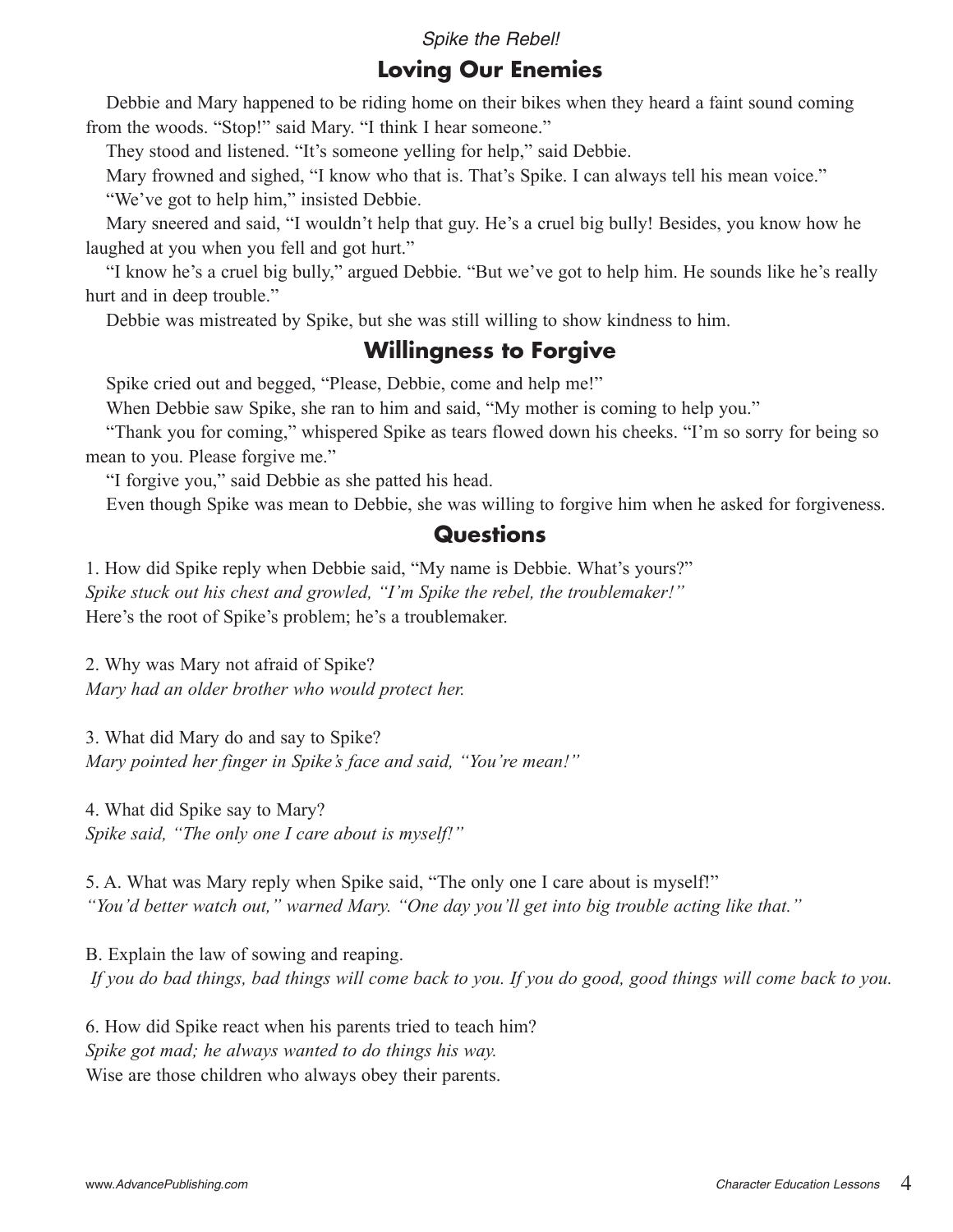- 7. A. What were some of Spike's bad manners?
	- *1. He never made his bed.*
	- *2. He would not put his toys and clothes away.*
	- *3. He refused to do any work around the house.*
	- *4. He would reach across the table for food.*
	- *5. He would not say "Please" if he wanted something.*
	- *6. He ate with his fingers.*
	- *7. He would not cover his mouth when he coughed.*
	- *8. He would not say "Thank you" when he received a gift.*

B. Explain why these are improper.

8. Why didn't Spike want to get a haircut? *Spike felt his long hair made him look tough and mean.* 

9. What did Spike love to do when he rode the school bus?

*Spike loved to tease the girls in front of him by poking them and pulling their hair. When younger kids passed by him, he often stuck out his foot to trip them. When they fell, he laughed saying, "Don't be so clumsy! Don't you know how to walk?"*

10. What did the bus driver have to do?

*The bus driver often had to report him for his bad behavior.*

11. What did Spike do when his classmates did something wrong? *Spike would shoot up his hand and yell, "Teacher!" Then he would gleefully tell the teacher what had happened.* 

12. Why did Spike want to tell the teacher his classmates did something wrong? *Spike was a tattletaler. He wanted to see kids get into trouble. It was not that he wanted to help his teacher or classmates.* 

13. What is a tattletaler?

*Tattletalers are interested in getting others into trouble; they are not interested in helping others. Tattletalers hide behind the excuse that they are helping others.*

If someone is doing something dangerous, then that person should be reported. That is helping others. But to tell on someone just to get them into trouble, that is a tattletaler.

14. What did Mary say to Spike when he said he didn't trip the boy that ran past him? *Mary said to Spike, "I warn you, Spike. One day all the mean things you're doing will come back to haunt you."*

Spike was also a liar. Once you become known as a liar, no one can trust you.

15. What did Spike do when his family went camping and it was time to unload the van and put up the tent?

*Spike disappeared into the woods.*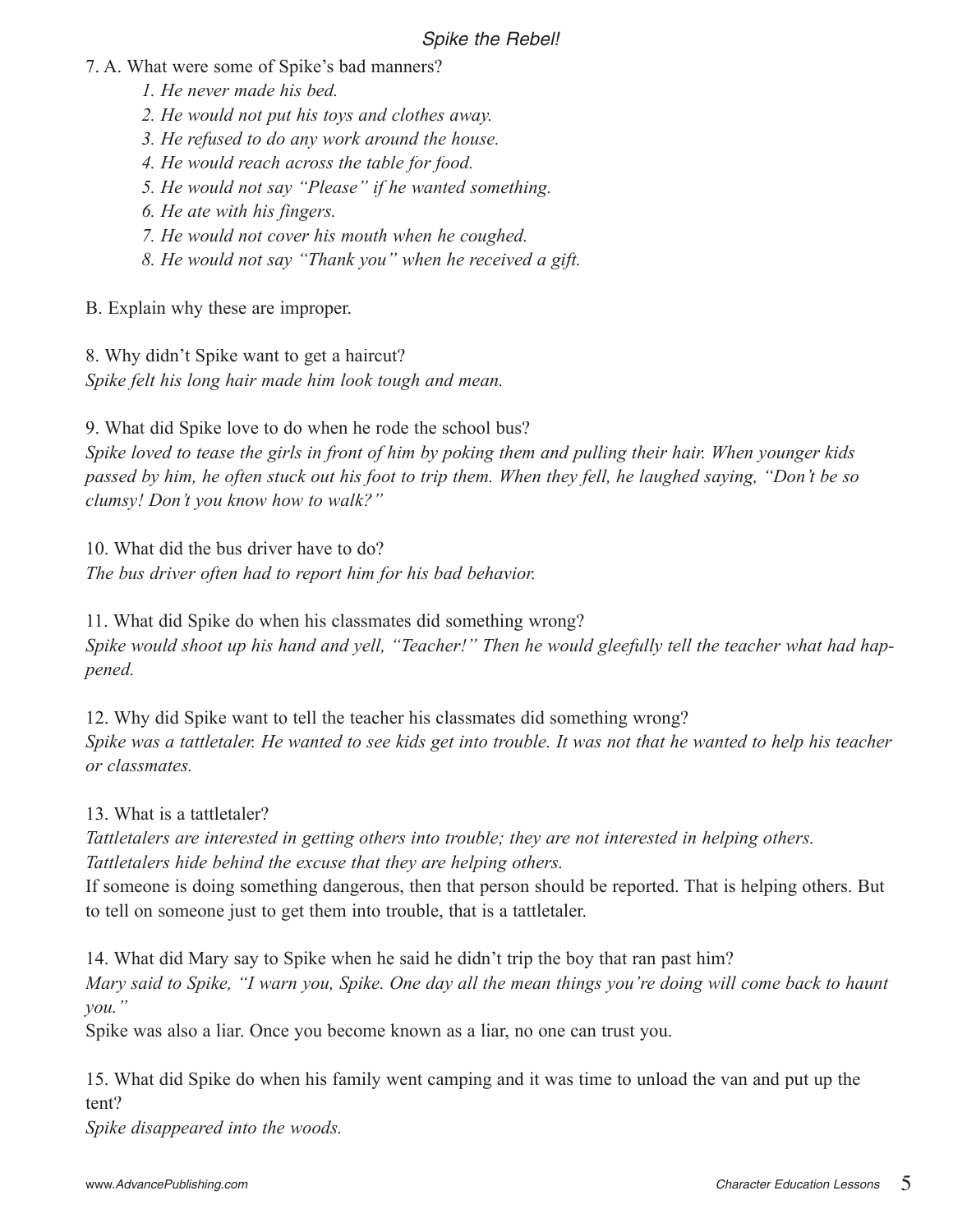16. Why did Spike disappear into the woods?

*Spike disappeared into the woods because he hated to do any kind of work. Spike was also lazy.* A person never learning how to work will never become successful.

17. What did Spike do when he was shooting the BB gun and he saw a bird in the tree? *Spike quickly turned around and shot at the bird.*  We should be kind to animals.

18. What did Spike do when he saw a canoe in the woods? *Spike took the canoe for a ride.* Spike stole the canoe.

19. What did Spike say when he saw a cable with a sign warning him not to go any farther with his canoe? *Spike said when he saw the cable, "The river can't be that bad. I'm strong. I certainly can paddle this little canoe back. I'll just go a short distance."* Spike was foolish for not obeying the warning.

20. What did Spike yell as the river became narrower and the canoe went faster and faster? *When the river became narrower and the canoe went faster and faster, Spike yelled, "This is fun!"*  Sometimes the biggest tragedies happen when we're having the most fun.

21. What did Spike boast as he walked back to his campsite after surviving going over the waterfall? *While walking back to his campsite, Spike boasted, "Nothing can stop me! I went over the waterfall and nothing happened. I'm not afraid of anything!"*

Some people learn from their tragedies, and some don't. Spike needed another tragedy before he would change. If Spike had obeyed the warning sign, he never would have gone over the waterfall.

22. A. What did Spike do with the BB gun? *Spike took the BB gun and killed an eagle so he could get eagle feathers.*

B. Why was it wrong for Mike to shoot at the eagle and also the other bird? *It is wrong just to kill birds for fun. Besides, eagles are protected birds.*

23. What did Spike do when a notice came around from the park ranger stating that an eagle was shot with a BB gun?

*When a notice came around, Spike went to his dad and said, "The family at the next campsite has a BB gun."*

24. When Spike came home from camping, what did he think would make him happy? *When Spike came home from camping, he thought being tough and mean would make him happy.* Happiness does not come by being tough and mean. Happiness comes by being kind to others. Try it, and you'll discover this wonderful truth.

25. What was one of Spike's tricks that he did in the park? *One of Spike's tricks was to set traps on the park bike trails.*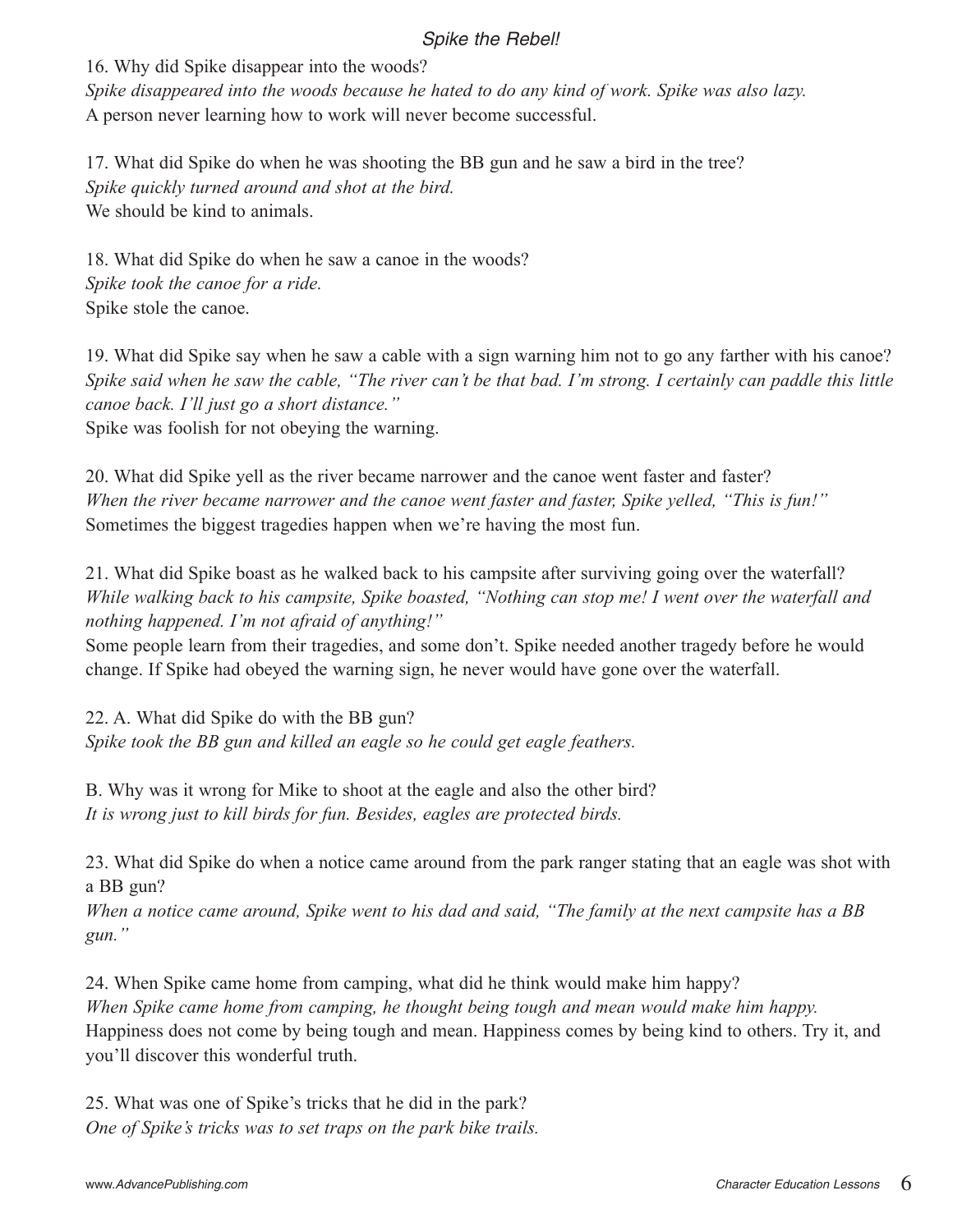26. What did Spike do when Debbie's bike hit the hole he made, and she tumbled over the handle bars and hit her head hard on the ground?

*When Spike saw Debbie fall, he came out from behind the tree laughing and saying, "Don't you know how to ride your bike, Debbie?"*

27. What happened to Spike as he was riding down one more trail before he went home? *As Spike rode down the hill, he hit a rock that he had covered with leaves. He went flying through the air and his leg hit a broken branch. When he hit the ground, he heard a bone snap in his leg.* 

28. What did Mary say to Debbie when she heard Spike's voice calling for help? *When Mary heard Spike calling for help, she said, "I wouldn't help that guy. He's a cruel big bully! Besides, you know how he laughed at you when you fell and got hurt."*

29. What did Debbie say to Mary when she heard Spike's voice calling for help? *When Debbie heard Spike calling for help, she said, "I know he's a cruel big bully, but we've got to help him. He sounds like he's really hurt and in deep trouble."* Debbie was mistreated by Spike, but she was still willing to show kindness to him.

30. What did Spike think about as he lay weak from the bleeding and the pain from his broken leg? *As Spike lay there, he began to think of all the mean things he did to others.*

31. What did Spike vow he would now do? *Spike vowed, "I'll never be mean again. I'm making everything right."*

32. What was the word that Spike said for the first time on his own? *The word that Spike said for the first time on his own was, "Please."*

33. What did Spike groan when he heard Debbie say, "I'm coming. It's me, Debbie"? *When Spike heard it was Debbie, he groaned, "Oh no! I've been so mean to her. When she sees me she'll turn around and leave, just like I did to her."* Spike was greatly mistaken. In spite of Spike's meanness to her, Debbie still was willing to show kindness.

34. What did Spike say to Debbie when he saw her? *When Spike saw Debbie he said, "Thank you for coming. I'm so sorry for being so mean to you. Please forgive me."*

35. What did Debbie say when Spike asked for forgiveness? *When Spike asked for forgiveness, Debbie said, "I forgive you."*  Even though Spike was mean to Debbie, she was willing to forgive him when he asked for forgiveness.

36. What did Spike say to Debbie when she saw him in the hospital? *When Spike saw Debbie in the hospital, he said, "Thank you, Debbie for saving my life. Never again will I be mean. I'm going to be just like you and help others."*